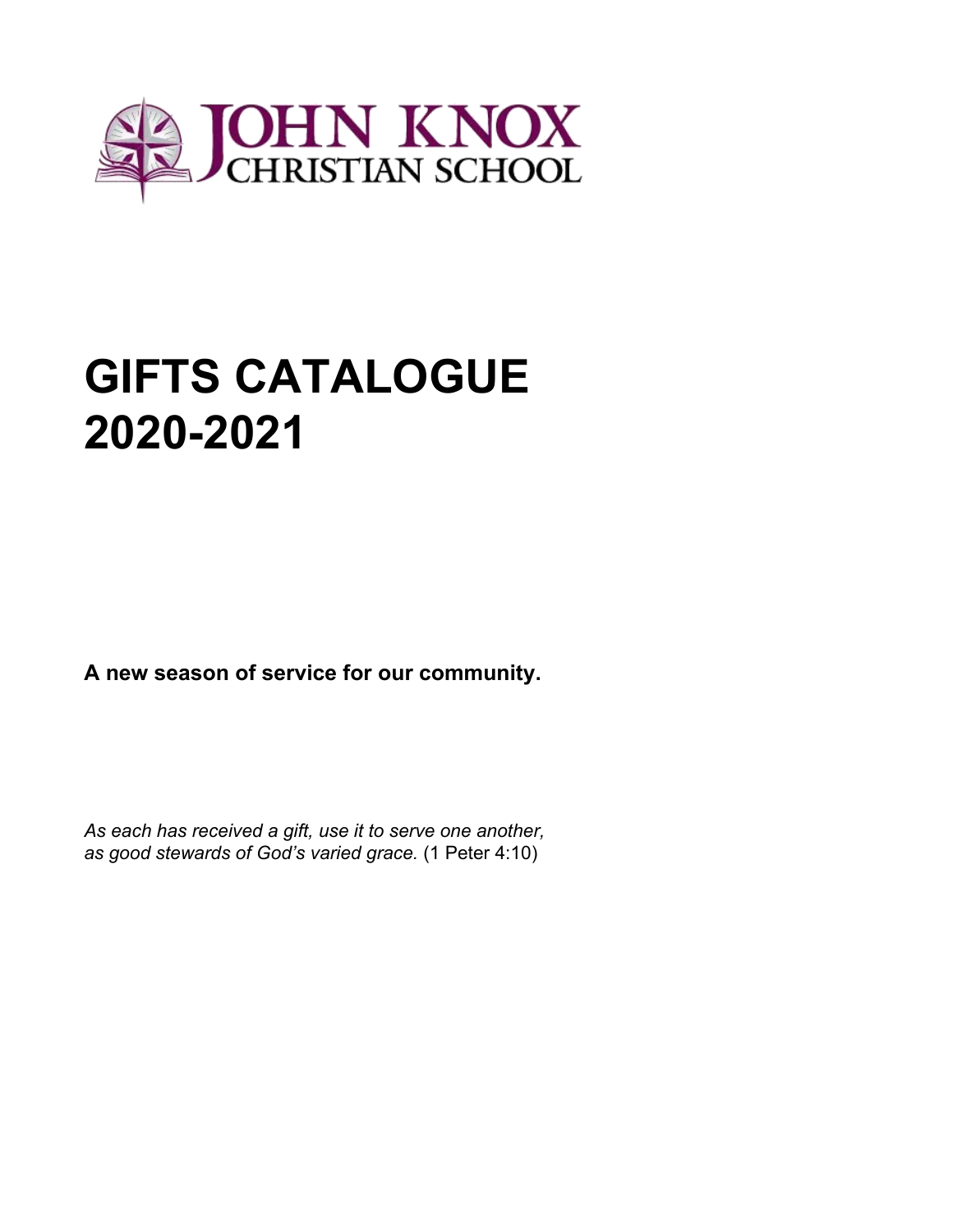# **TABLE OF CONTENTS**

| ABOUT JOHN KNOX CHRISTIAN SCHOOL                     | 3              |
|------------------------------------------------------|----------------|
| <b>MISSION STATEMENT</b>                             | 3              |
| <b>VISION STATEMENT</b>                              | 3              |
| <b>OUR VALUES</b>                                    | 3              |
| THE GIFTS PROGRAM: GETTING INVOLVED FOR THE STUDENTS | 4              |
| <b>DEFINITION OF KEYWORDS</b>                        | 5              |
| <b>SCHOOL ORGANIZATION</b>                           | 6              |
| <b>Cohort Community Leader</b>                       | 6              |
| Contract Partnership Committee (CPC) Member          | $\overline{7}$ |
| <b>EDUCATIONAL SUPPORT</b>                           | 8              |
| <b>Library Resources</b>                             | 8              |
| STUDENT AND SCHOOL ACTIVITIES                        | 9              |
| Noble Volunteers                                     | 9              |
| Parents' Prayer Group Coordinator                    | 10             |
| <b>SCHOOL COMMUNITY</b>                              | 11             |
| Development Team                                     | 11             |
| <b>Supply Purchasing</b>                             | 12             |
| <b>SENIOR GRADUATION</b>                             | 13             |
| <b>Grade 7 Parents Graduation Committee</b>          | 13             |
| Grade 8 - Graduation Committee                       | 14             |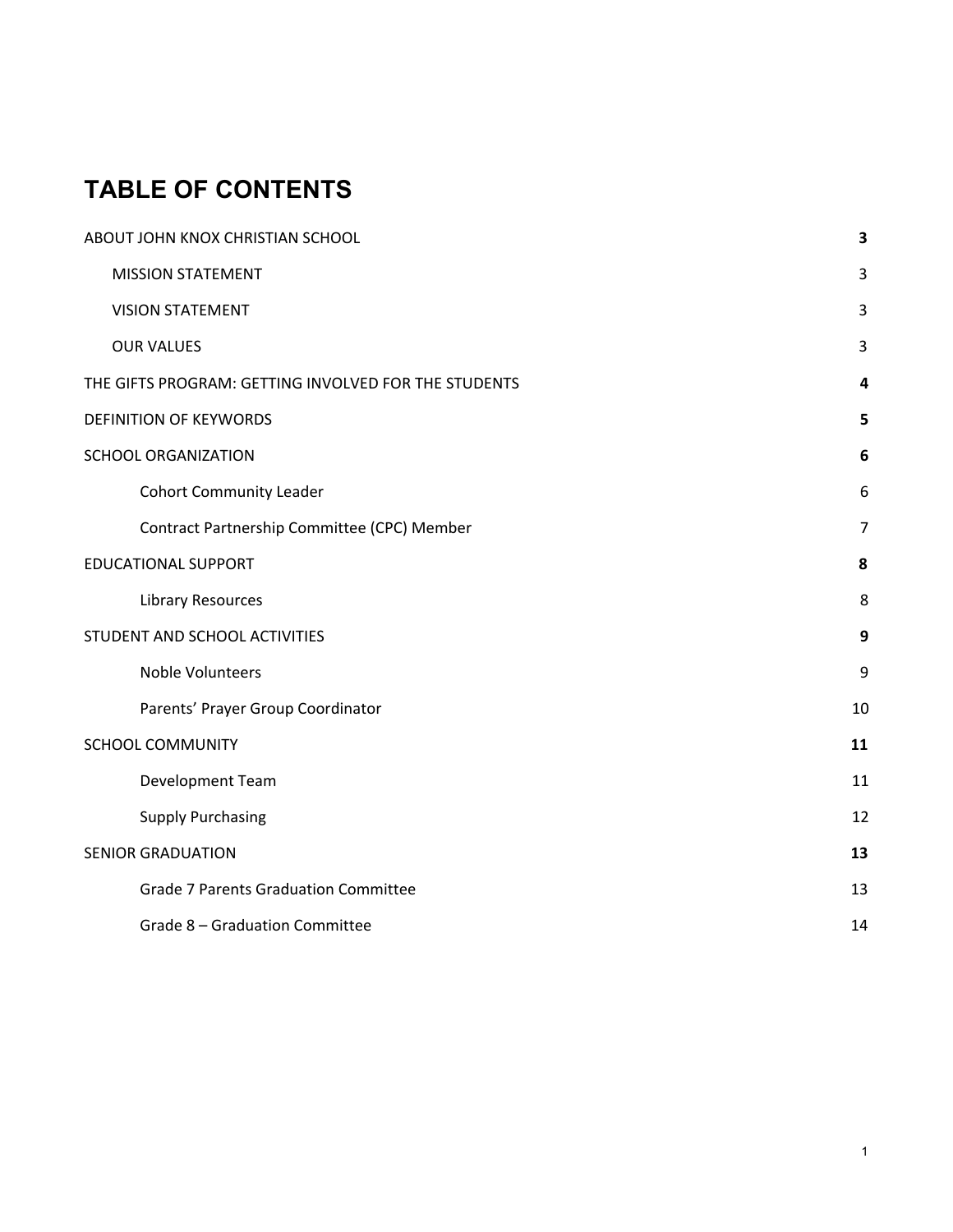| <b>BOARD OF DIRECTORS</b>                        | 15 |
|--------------------------------------------------|----|
| <b>OVERVIEW</b>                                  | 15 |
| <b>CHAIR</b>                                     | 15 |
| <b>VICE-CHAIR</b>                                | 15 |
| <b>SECRETARY</b>                                 | 15 |
| <b>TREASURER</b>                                 | 16 |
| <b>BUILDING &amp; MAINTENANCE REPRESENTATIVE</b> | 16 |
| IT REPRESENTATIVE                                | 16 |
| <b>CONTRACT PARTNERSHIP REPRESENTATIVE</b>       | 16 |
| HOW DO I REGISTER?                               | 17 |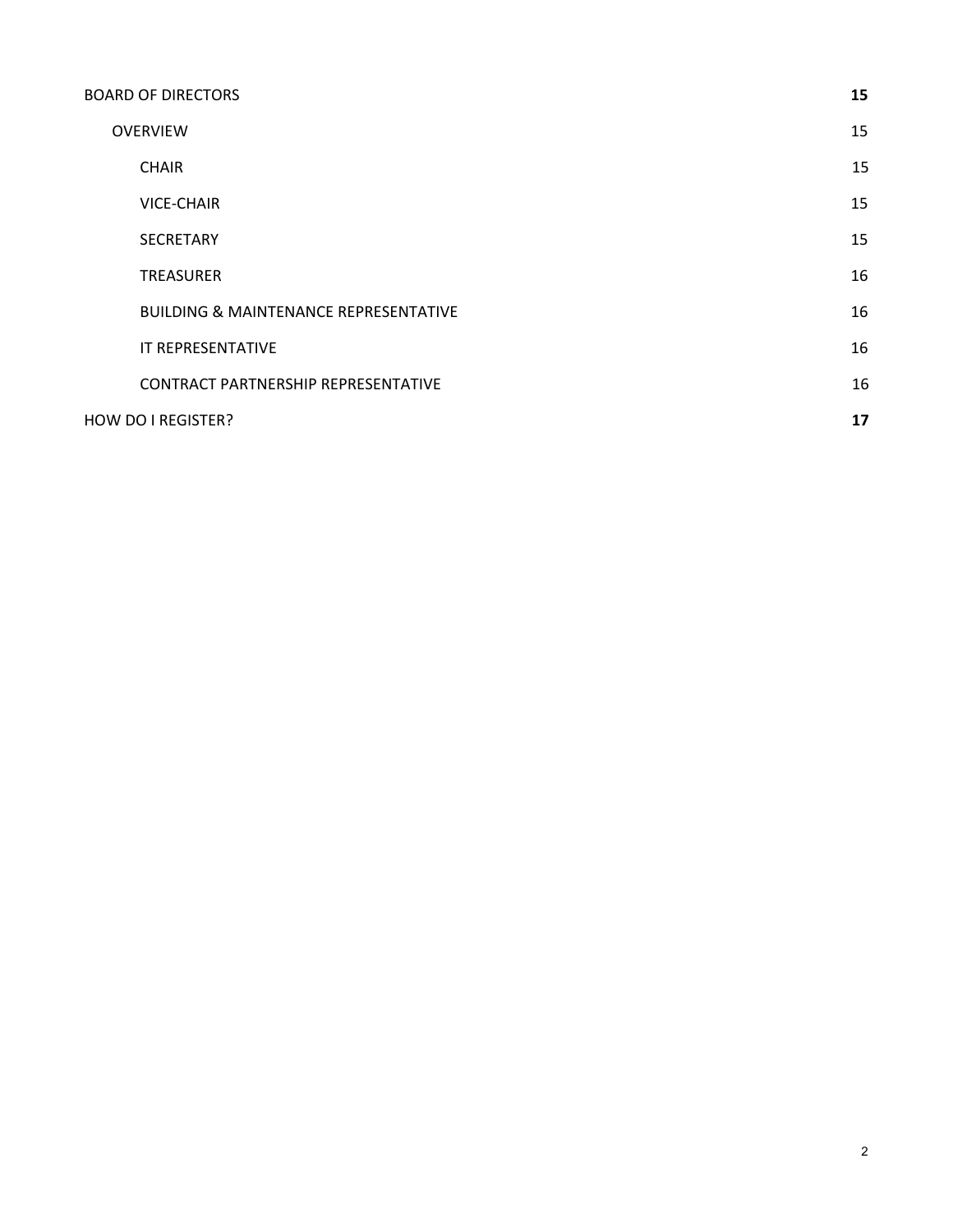# <span id="page-3-0"></span>**ABOUT JOHN KNOX CHRISTIAN SCHOOL**

As a community of Christian parents/guardians, teachers and supporters, drawn together from many churches, we believe that we are called to provide an education for our children which acknowledges the sovereignty of God, the Lordship of Christ, the authority of God's Word and the power of the Holy Spirit in all of life. Parents, members and supporters are committed to involvement in all aspects of our school. This includes sharing the financial responsibility for its operation and providing a multi-use facility as is necessary for the school's need, growth and excellence.

### <span id="page-3-1"></span>**MISSION STATEMENT**

Igniting Wonder for God, Neighbour and Creation

#### <span id="page-3-2"></span>**VISION STATEMENT**

Our vibrant Christian school community will grow:

- Academically stimulated and joyful students
- Professionally engaged staff
- An economically, ethnically and denominationally diverse membership

### <span id="page-3-3"></span>**OUR VALUES**

- Nurturing joyful and competent staff members
- Growing our intimacy with Jesus Christ
- Serving our neighbours habitually
- Celebrating each student
- Cultivating life-long learning
- Investigating life's diversity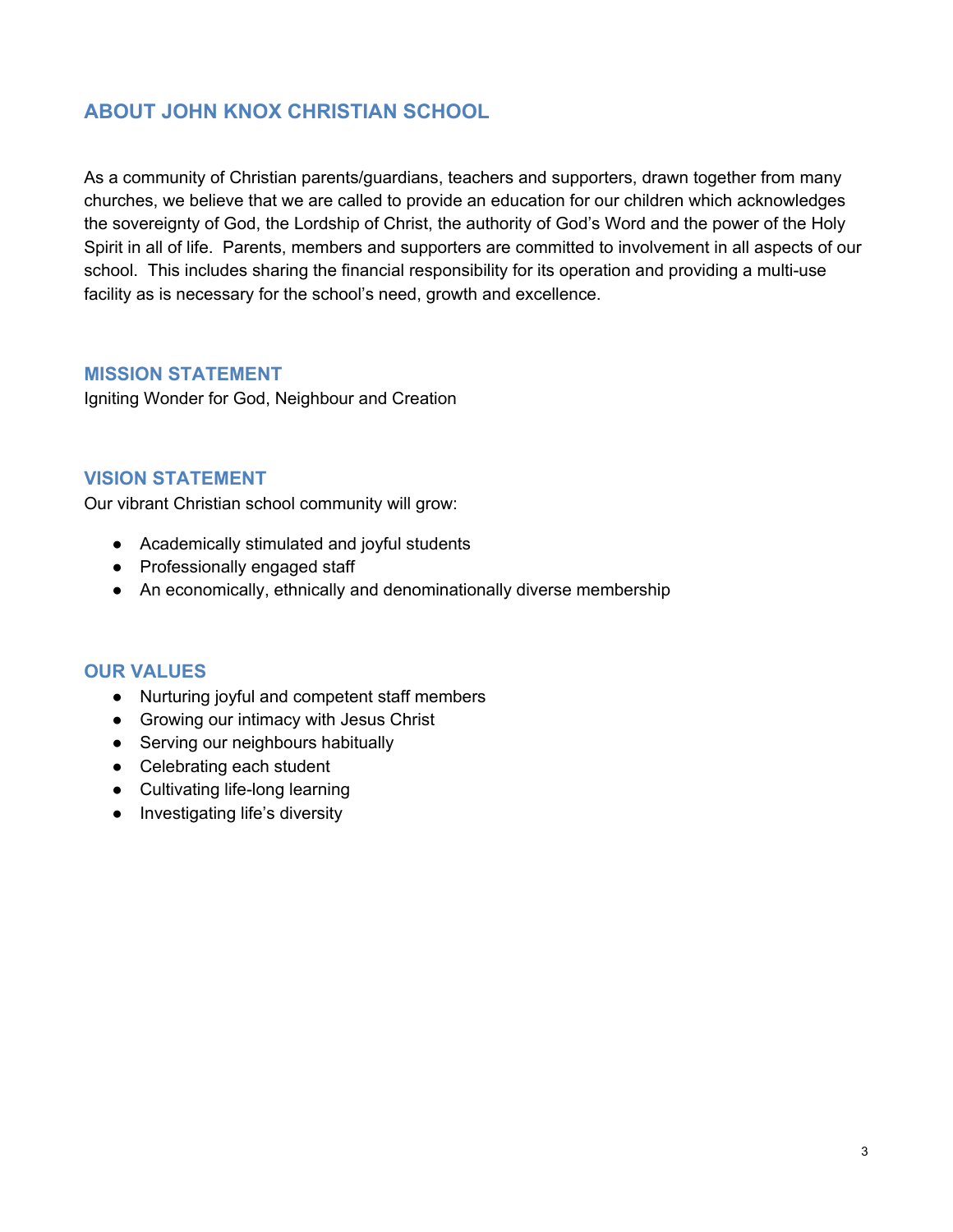# <span id="page-4-0"></span>**THE GIFTS PROGRAM: GETTING INVOLVED FOR THE STUDENTS**

John Knox Christian School is made up of more than 340 individual students, 220 families and 50 staff. Individually we make up our classrooms and our student body. Together we make up the John Knox Community.

Volunteering is an integral part of the John Knox community. The GIFTS program encourages the participation of our membership and builds the strength of our community.

Through this GIFTS Program the experience, talents, and time of each family are woven into the fabric of the John Knox community. Not only does this program remind us of the importance of service to others, as commanded by God, but it also helps to keep down the operational costs of the school. Experience has also shown that parent participation with and/or within the school has a direct positive impact on student performance. The GIFTS program demonstrates to our students the importance of our school community and the teaching of our Lord that to give is a show of our faith and you shall reap what you sow.

**This year, many of our volunteer roles are on hold due to COVID-19 restrictions. We have carefully reviewed all volunteer roles to determine which activities are essential and can be safely performed while adhering to stringent COVID-19 protocols.**

The GIFTS Program will be co-ordinated by the Volunteer Co-ordinators, and overseen by the Principal of John Knox Christian School. Any questions, comments or concerns are to be addressed to the Volunteer Co-ordinators via e-mail at **[volunteer@jkcs-oakville.ca](mailto:volunteer@jkcs-oakville.ca)**

> *"You will be made rich in every way so that you can be generous on every occasion and through us your generosity will result in thanksgiving to God." (2 Corinthians 9:11).*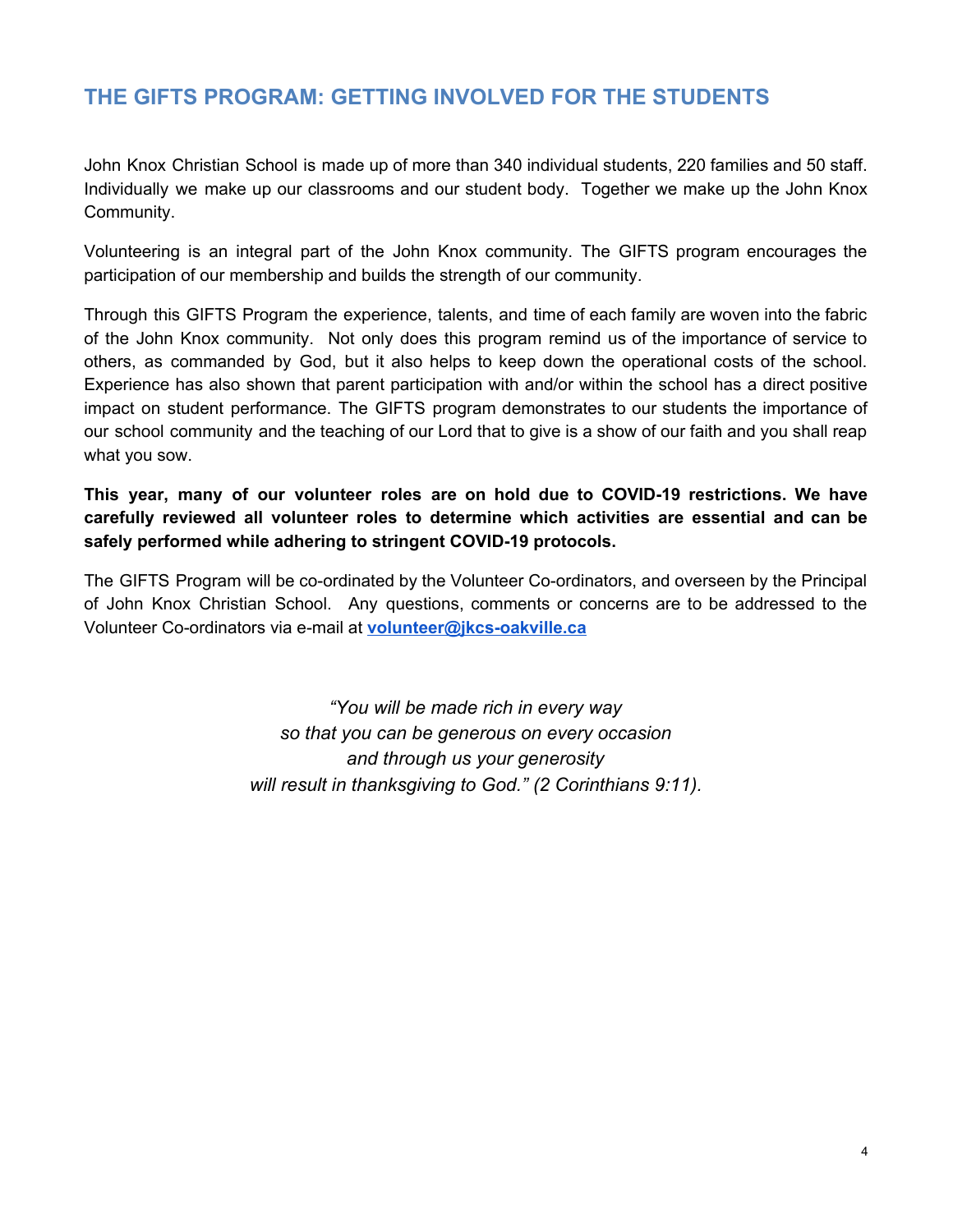# <span id="page-5-0"></span>**DEFINITION OF KEYWORDS**

| <b>HOME</b>                                                                   | This role can be completed at home.                               |  |
|-------------------------------------------------------------------------------|-------------------------------------------------------------------|--|
| <b>SCHOOL</b>                                                                 | This role requires attendance onsite at the school.               |  |
| <b>CLASSROOM</b>                                                              | This role works in the classroom                                  |  |
| <b>DAYTIME</b><br>This role has responsibilities during daytime/school hours. |                                                                   |  |
| <b>EVENING</b>                                                                | This role has responsibilities during evening hours.              |  |
| <b>COORDINATOR</b>                                                            | This is a coordinator's role. You will lead and work with a team. |  |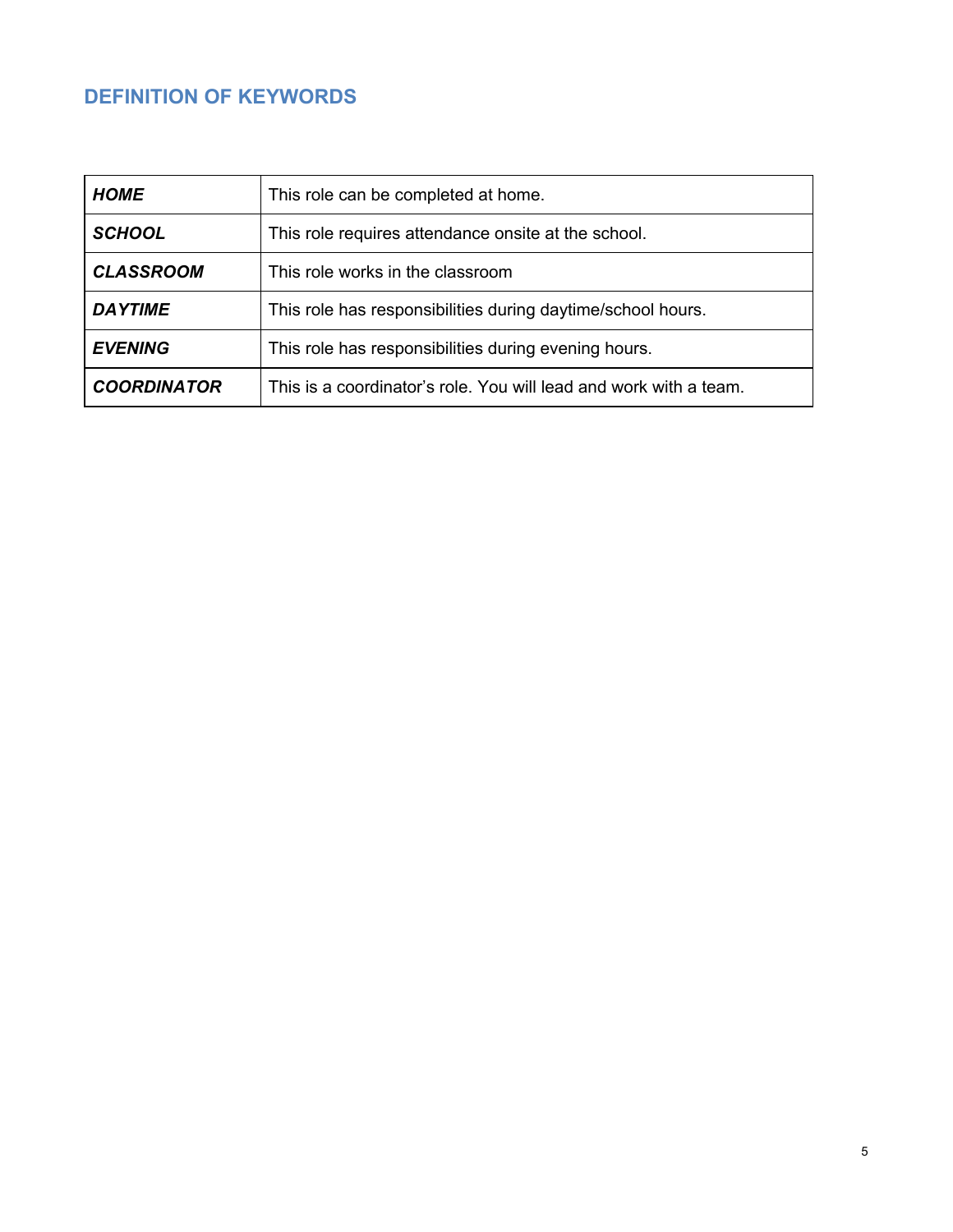# <span id="page-6-0"></span>**SCHOOL ORGANIZATION**

*Several JKCS Committees support the operation of the community as a whole. Seats on these Committees are available when vacancies arise, usually one or two a year.*

## <span id="page-6-1"></span>**Cohort Community Leader**

*DAYTIME / EVENING / HOME*

| When and Where                                                         | Do you enjoy building community and bringing people together?<br>Are you looking for a fun and meaningful volunteer role at JKCS?                                                                                                                                                                                                                                                                                                                                                                                                                                                                                                                                                           |
|------------------------------------------------------------------------|---------------------------------------------------------------------------------------------------------------------------------------------------------------------------------------------------------------------------------------------------------------------------------------------------------------------------------------------------------------------------------------------------------------------------------------------------------------------------------------------------------------------------------------------------------------------------------------------------------------------------------------------------------------------------------------------|
| <b>Time Commitment</b>                                                 | A monthly commitment to help JKCS parents connect socially.<br>Approximately 3 hours per month.                                                                                                                                                                                                                                                                                                                                                                                                                                                                                                                                                                                             |
| Number of Team Members                                                 | 20 volunteers needed -- 1 parent per cohort                                                                                                                                                                                                                                                                                                                                                                                                                                                                                                                                                                                                                                                 |
| Reports To                                                             | Direct report to the respective teacher                                                                                                                                                                                                                                                                                                                                                                                                                                                                                                                                                                                                                                                     |
|                                                                        | Teachers will ensure parents with at-home learners are<br>assigned to one of the classroom cohort groups                                                                                                                                                                                                                                                                                                                                                                                                                                                                                                                                                                                    |
| <b>Training/Special Skills</b>                                         | None required                                                                                                                                                                                                                                                                                                                                                                                                                                                                                                                                                                                                                                                                               |
| Job Description                                                        | This year, many of the events and activities that strengthen and<br>unite our school community are on hold due to the COVID-19<br>pandemic. Cohort Community Leaders will plan social<br>opportunities for JKCS parents to connect with one another.<br>These activities might include:<br>Devotions and prayers<br>$\bullet$<br>Fun, virtual gatherings on ZOOM<br>Outdoor activities that allow for social distancing<br>Hike/walk<br>$\circ$<br>Meet at a park for coffee and a chat<br>$\circ$<br>Assistance to new parents, as needed<br>Help them understand Sycamore, Classroom<br>$\circ$<br>Connection, etc.<br>Provide information about JKCS traditions and<br>$\circ$<br>events |
|                                                                        | The role will involve reaching out to the other parents in your<br>child's cohort on a regular basis. (Once a month at a minimum.)<br>Our hope is that JKCS families will connect and develop<br>friendships despite the COVID-19 restrictions in place this year.                                                                                                                                                                                                                                                                                                                                                                                                                          |
| Supplies                                                               | None required. All supplies for bulletin boards will be supplied by<br>the teachers.                                                                                                                                                                                                                                                                                                                                                                                                                                                                                                                                                                                                        |
| Police/Criminal Record Check and<br>Child Welfare Attestation Required | No                                                                                                                                                                                                                                                                                                                                                                                                                                                                                                                                                                                                                                                                                          |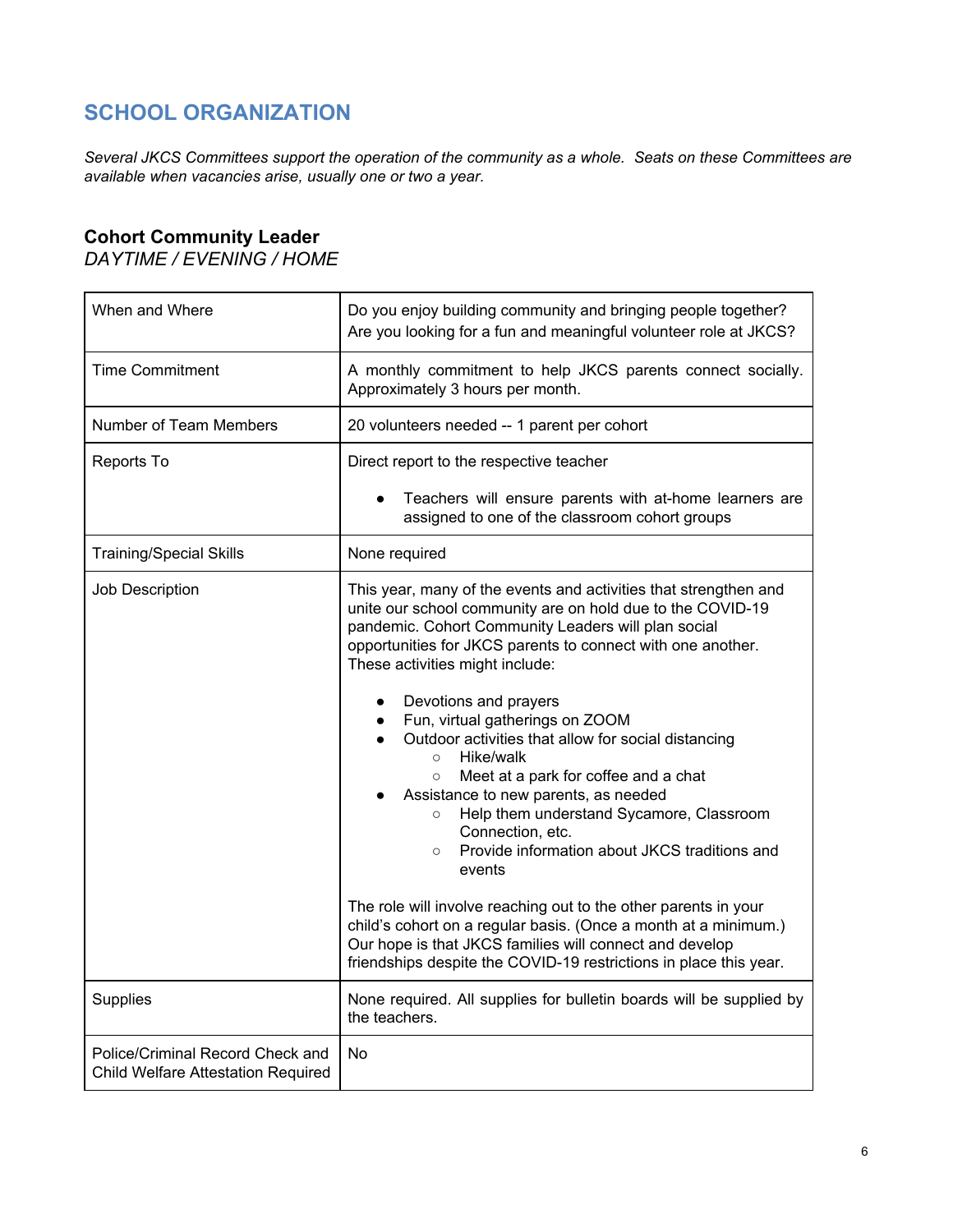# <span id="page-7-0"></span>**Contract Partnership Committee (CPC) Member** *EVENING*

| When and Where                                                         | Attendance at 3-4 meetings at the school, as scheduled.                                                                                                       |
|------------------------------------------------------------------------|---------------------------------------------------------------------------------------------------------------------------------------------------------------|
| Time Commitment                                                        | 2-4 hours/month                                                                                                                                               |
| Number of Team Members                                                 | Advertised Vacancies - 0                                                                                                                                      |
| Reports To                                                             | <b>Board of Directors</b>                                                                                                                                     |
| <b>Training/Special Skills</b>                                         | A background in Human Resources or Finance is an asset.                                                                                                       |
| Job Description                                                        | The Contract Partnership Committee reviews remuneration<br>packages for employees. Members meet on an "as needed"<br>basis approximately 3-4 times each year. |
| <b>Supplies</b>                                                        | N/A                                                                                                                                                           |
| Police/Criminal Record Check and<br>Child Welfare Attestation Required | <b>Yes</b>                                                                                                                                                    |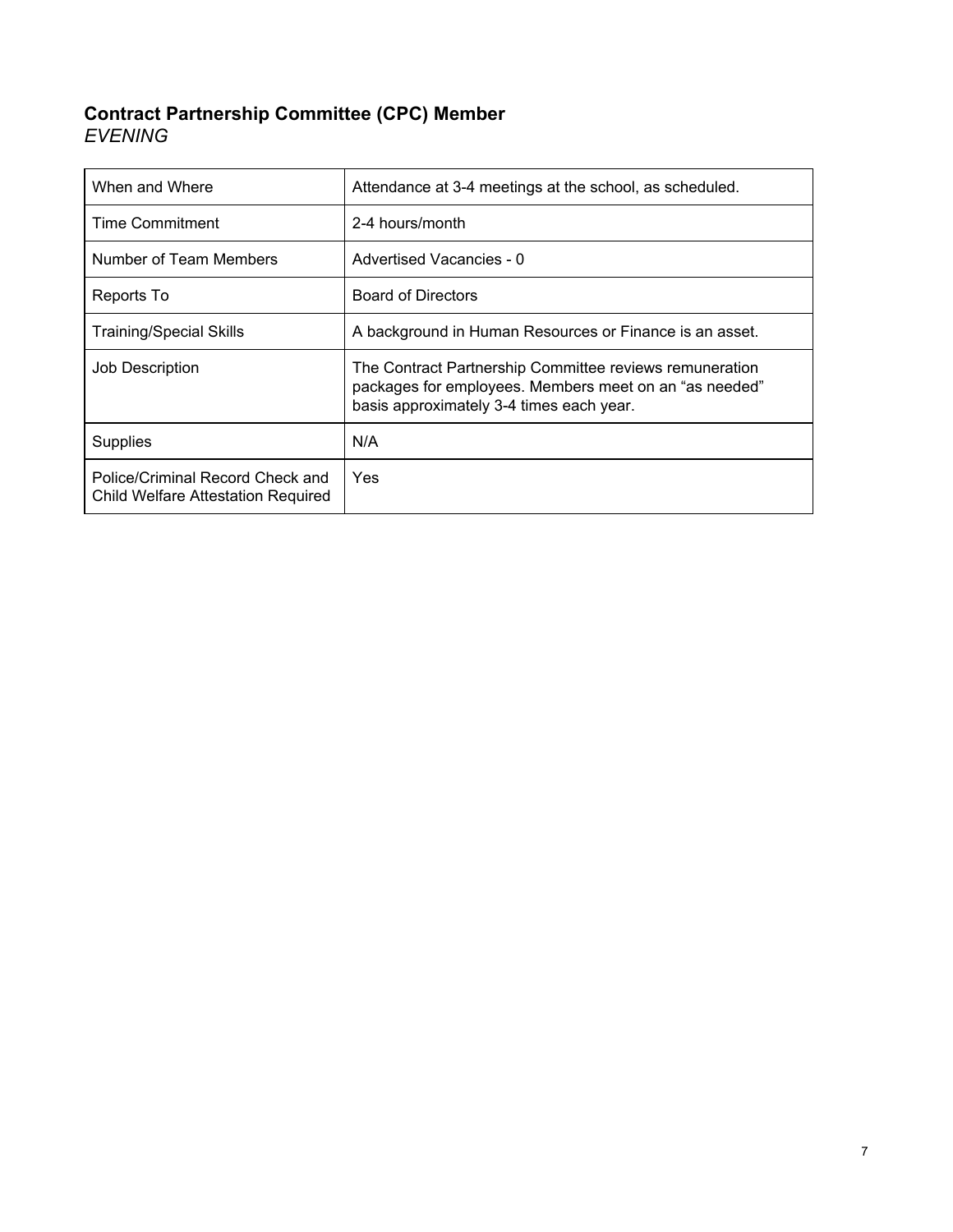# <span id="page-8-0"></span>**EDUCATIONAL SUPPORT**

# <span id="page-8-1"></span>**Library Resources**

*SCHOOL*

| When and Where                                                         | During school hours, as pre-arranged with the JKCS Office. This<br>role is ideal for a parent who has time when they drop off or pick<br>up their child at the school |
|------------------------------------------------------------------------|-----------------------------------------------------------------------------------------------------------------------------------------------------------------------|
| Time Commitment                                                        | 1 hour weekly, Monday or Thursday mornings (8:30 - 9:30 am)                                                                                                           |
| Number of Team Members                                                 | 2 volunteers required                                                                                                                                                 |
| Reports To                                                             | <b>Student Support Services</b>                                                                                                                                       |
| <b>Training/Special Skills</b>                                         | No special skills required, though knowledge of the Dewey<br>Decimal System is an asset.                                                                              |
| Job Description                                                        | You will assist with book shelving.                                                                                                                                   |
| <b>Supplies</b>                                                        | N/A                                                                                                                                                                   |
| Police/Criminal Record Check and<br>Child Welfare Attestation Required | Yes                                                                                                                                                                   |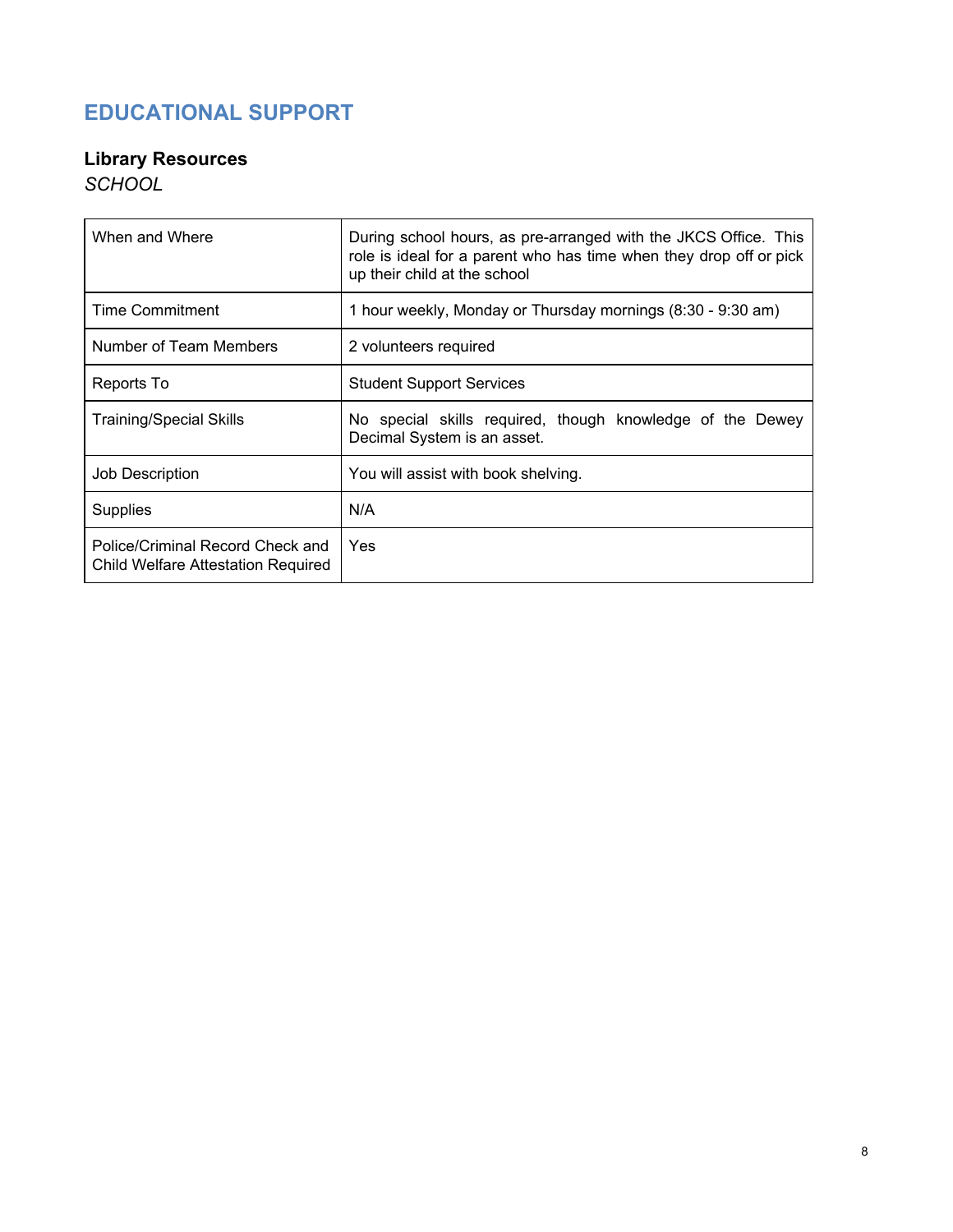# <span id="page-9-0"></span>**STUDENT AND SCHOOL ACTIVITIES**

# <span id="page-9-1"></span>**Noble Volunteers**

SCHOOL / DAYTIME

| When and Where                                                                | We need volunteers to escort our grade 5 and 6 students<br>between Noble Hall and JKCS at mid-day.                                                                                                                                                                                                                                                                                                                                       |
|-------------------------------------------------------------------------------|------------------------------------------------------------------------------------------------------------------------------------------------------------------------------------------------------------------------------------------------------------------------------------------------------------------------------------------------------------------------------------------------------------------------------------------|
| <b>Time Commitment</b>                                                        | Once per week (on the same day each week)                                                                                                                                                                                                                                                                                                                                                                                                |
| Number of Team Members                                                        | 10 volunteers required                                                                                                                                                                                                                                                                                                                                                                                                                   |
| Reports To                                                                    | <b>Noble Hall Teachers</b>                                                                                                                                                                                                                                                                                                                                                                                                               |
| <b>Training/Special Skills</b>                                                | This role takes place outdoors in all weather, so appropriate<br>outdoor clothing and comfortable footwear is a must. A love of<br>fresh air and exercise are an asset.                                                                                                                                                                                                                                                                  |
| Job Description                                                               | Volunteers will arrive at Noble Hall by 12:40 pm to walk the<br>students over to JKCS.<br>The walk takes between 5-7 minutes<br>$\bullet$<br>You will use the sidewalk at all times<br>There are no roads to cross<br>You will have another adult with you<br>Once at JKCS, volunteers will help supervise the students on the<br>playground.<br>At approximately 1:20 pm, volunteers will walk back to Noble Hall<br>with the students. |
| <b>Supplies</b>                                                               | N/A                                                                                                                                                                                                                                                                                                                                                                                                                                      |
| Police/Criminal Record Check and<br><b>Child Welfare Attestation Required</b> | Yes                                                                                                                                                                                                                                                                                                                                                                                                                                      |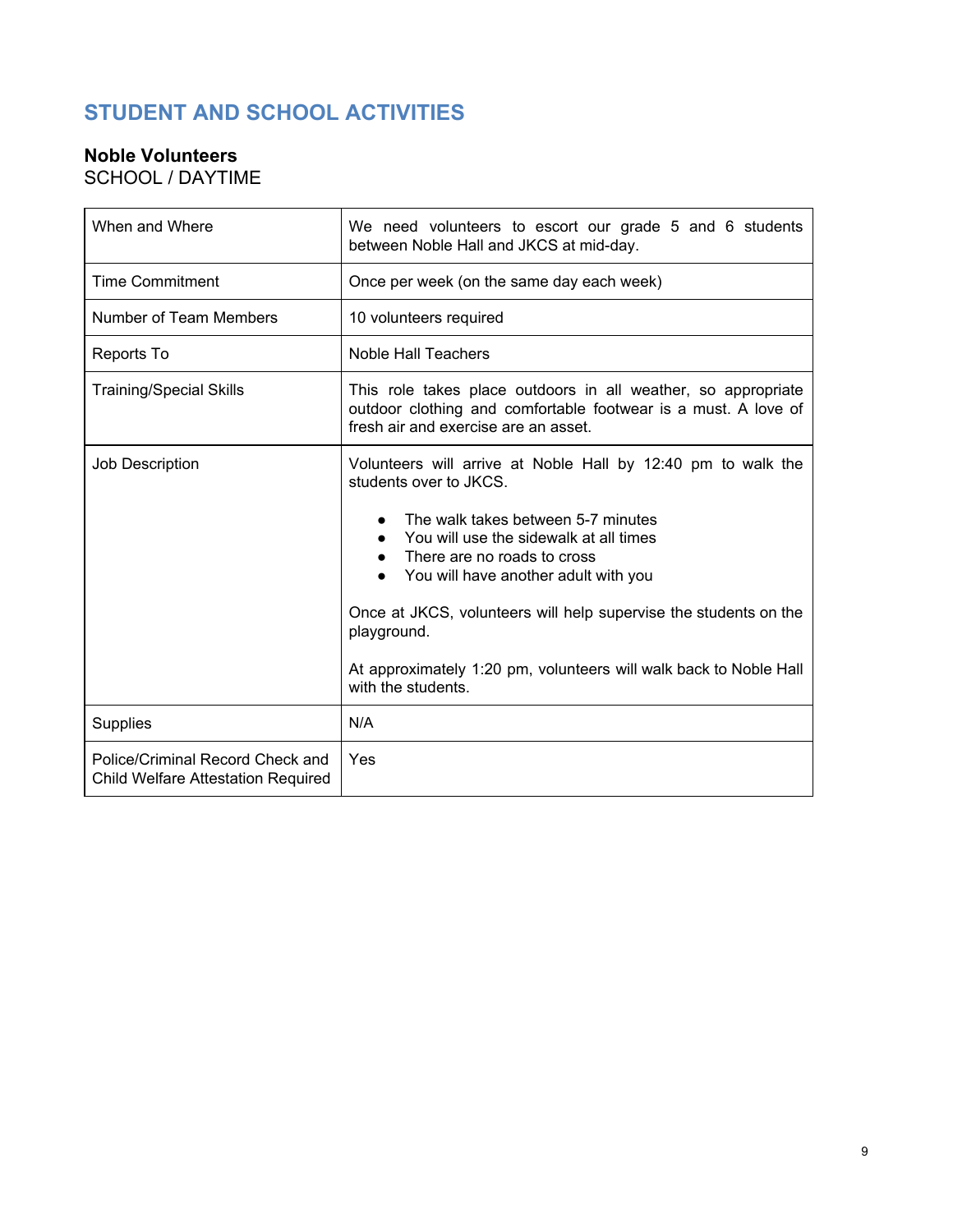## <span id="page-10-0"></span>**Parents' Prayer Group Coordinator**

HOME / SCHOOL / COORDINATOR

| When and Where                                                                | The requirements of this role may be primarily completed in the<br>convenience of your home. You are required, however, to attend<br>each of the Parents Who Pray meetings on Monday mornings at<br>the school.                                                                                                                                                                                                                                                                                                                                                                                                                                                                                                                                                                                                                             |
|-------------------------------------------------------------------------------|---------------------------------------------------------------------------------------------------------------------------------------------------------------------------------------------------------------------------------------------------------------------------------------------------------------------------------------------------------------------------------------------------------------------------------------------------------------------------------------------------------------------------------------------------------------------------------------------------------------------------------------------------------------------------------------------------------------------------------------------------------------------------------------------------------------------------------------------|
| <b>Time Commitment</b>                                                        | 1 hour commitment each Monday, as well as 1 hour each month<br>coordinating each of the prayer meetings.                                                                                                                                                                                                                                                                                                                                                                                                                                                                                                                                                                                                                                                                                                                                    |
| Number of Team Members                                                        | 1 volunteer required                                                                                                                                                                                                                                                                                                                                                                                                                                                                                                                                                                                                                                                                                                                                                                                                                        |
| Reports To                                                                    | <b>JKCS Principal</b>                                                                                                                                                                                                                                                                                                                                                                                                                                                                                                                                                                                                                                                                                                                                                                                                                       |
| <b>Training/Special Skills</b>                                                | None required                                                                                                                                                                                                                                                                                                                                                                                                                                                                                                                                                                                                                                                                                                                                                                                                                               |
| Job Description                                                               | Working with the school Principal and the Communications<br>Director, the Parents' Prayer Group Coordinator is responsible for<br>implementing and coordinating a group of parents to offer prayer<br>and support in a small group format for our students and school<br>community. You will act as shepherd in leading the prayer group<br>through weekly prayer readings/lessons that you choose and<br>prepare. You are responsible for coordinating the room location<br>for the prayer group to meet each week, and advertising the<br>opportunity to join the prayer group and/or submit requests or<br>needs for prayer. You will encourage and strive for participation<br>from all parent members of the JKCS Prayer Group. You<br>appreciate and will honour the request and/or need to keep<br>confidential information private. |
| Supplies                                                                      | None required                                                                                                                                                                                                                                                                                                                                                                                                                                                                                                                                                                                                                                                                                                                                                                                                                               |
| Police/Criminal Record Check and<br><b>Child Welfare Attestation Required</b> | Yes                                                                                                                                                                                                                                                                                                                                                                                                                                                                                                                                                                                                                                                                                                                                                                                                                                         |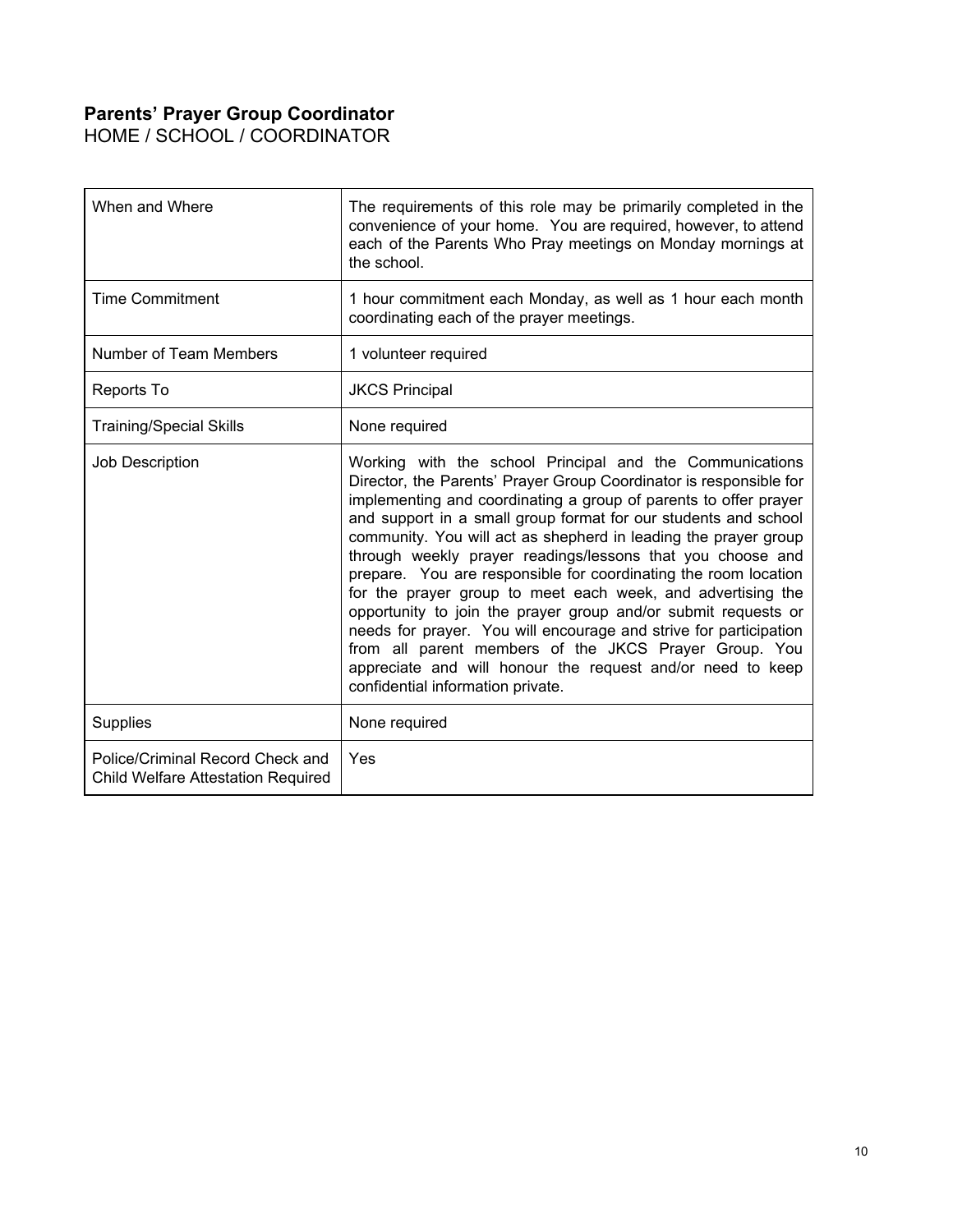# <span id="page-11-0"></span>**SCHOOL COMMUNITY**

## <span id="page-11-1"></span>**Development Team**

HOME / SCHOOL

| When and Where                                                                | Do you like working with others, planning events, soliciting<br>donations, decorating venues, sharing exciting visions and plans<br>for our school? If one or more of these activities interest you,<br>consider joining our team. |
|-------------------------------------------------------------------------------|------------------------------------------------------------------------------------------------------------------------------------------------------------------------------------------------------------------------------------|
| <b>Time Commitment</b>                                                        | Evening meetings and event attendance (2 to 3 hours per month)<br>MANDATORY Event Days (subject to change):<br>Celebration Dinner - November 2020<br>2020 Golf Tournament - June 2021<br>$\bullet$                                 |
| Number of Team Members                                                        | 6 volunteers required                                                                                                                                                                                                              |
| Reports To                                                                    | Director of Development                                                                                                                                                                                                            |
| <b>Training/Special Skills</b>                                                | No training or skills are required; roles are varied.                                                                                                                                                                              |
| Job Description                                                               | The responsibilities of this committee require a year-long<br>commitment from members. However, there are down times in<br>September, December, early January, and early April.                                                    |
|                                                                               | Committee members must be available during the day to help<br>with preparation of events, as well as attend the event to<br>assist with various jobs.                                                                              |
|                                                                               | *New this year: There will be fewer evening meetings at the<br>school and more conference calls and sharing information<br>via Google Docs.                                                                                        |
| Supplies                                                                      | N/A                                                                                                                                                                                                                                |
| Police/Criminal Record Check and<br><b>Child Welfare Attestation Required</b> | <b>No</b>                                                                                                                                                                                                                          |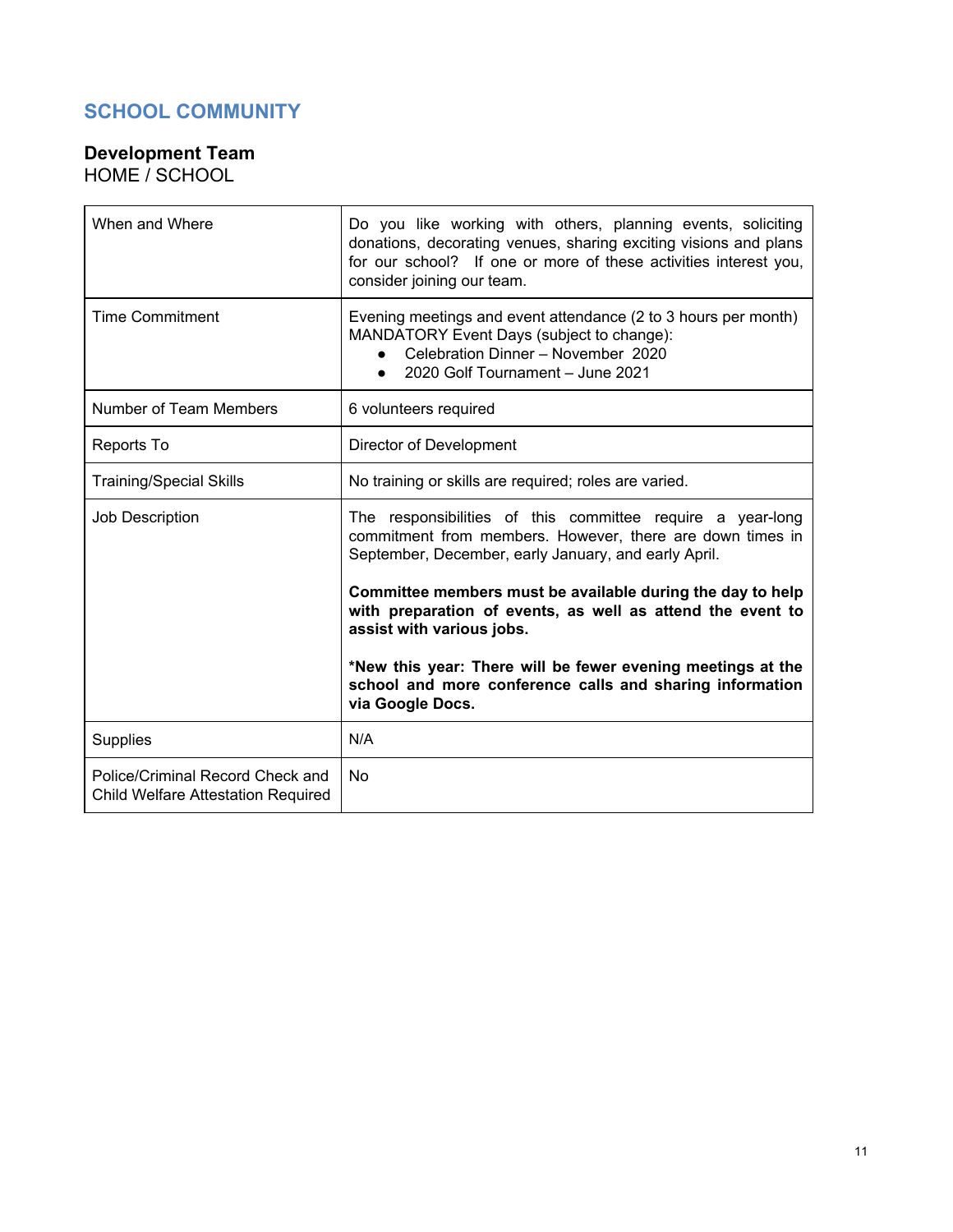## <span id="page-12-0"></span>**Supply Purchasing** HOME / SCHOOL

| When and Where                                                                | This role is perfect for a stay-at-home parent.                                                                                                                                                                                                                                                                                              |
|-------------------------------------------------------------------------------|----------------------------------------------------------------------------------------------------------------------------------------------------------------------------------------------------------------------------------------------------------------------------------------------------------------------------------------------|
| Time Commitment                                                               | 1-2 hours each week to purchase supplies for school<br>requirements and events.                                                                                                                                                                                                                                                              |
| Number of Team Members                                                        | 2 volunteers required:<br>1 volunteer, September - December / 1 volunteer, January - June                                                                                                                                                                                                                                                    |
| Reports To                                                                    | <b>Office Administrator</b>                                                                                                                                                                                                                                                                                                                  |
| <b>Training/Special Skills</b>                                                | No training or skills are required, though a Costco membership<br>would be an asset.                                                                                                                                                                                                                                                         |
| Job Description                                                               | Based upon a list of supplies provided to you by the Office<br>Administrator, you will purchase groceries and supplies for school<br>requirements and events. Often buying in bulk, your ability to find<br>a "great deal" is appreciated. All receipts for purchases will be<br>presented to the Financial Administrator for reimbursement. |
| <b>Supplies</b>                                                               | N/A                                                                                                                                                                                                                                                                                                                                          |
| Police/Criminal Record Check and<br><b>Child Welfare Attestation Required</b> | Yes                                                                                                                                                                                                                                                                                                                                          |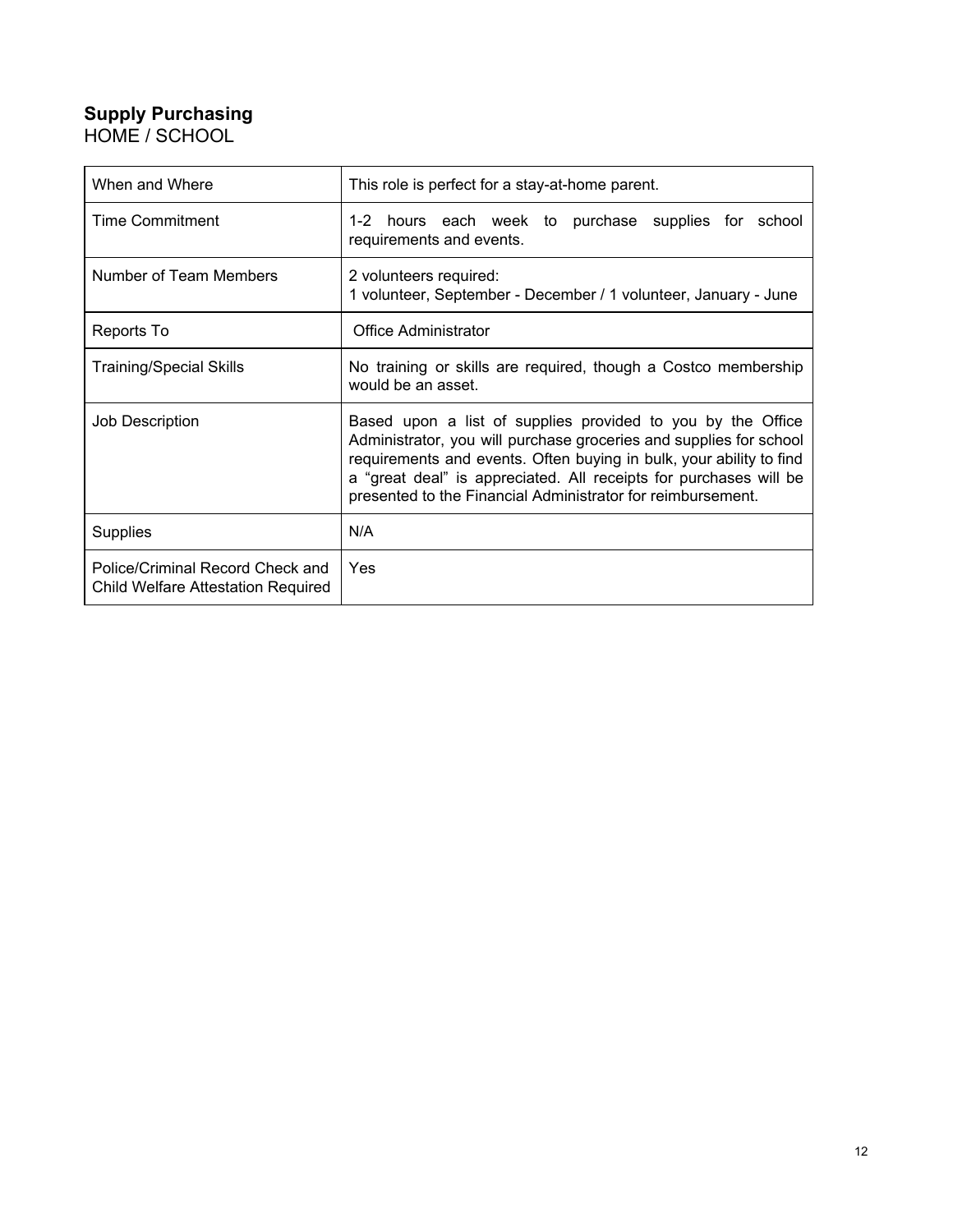# <span id="page-13-0"></span>**SENIOR GRADUATION**

The annual Grade 8 Graduation, held in June, celebrates the accomplishments of our Grade 8 students and their *departure from JKCS as they move on to High School. This celebration includes an evening church service followed by a dinner and reception.*

#### <span id="page-13-1"></span>**Grade 7 Parents Graduation Committee**

*Please note that this committee is open to parents of Grade 7 students only.* HOME / SCHOOL

| When and Where                                                                | The work of this role is limited to the final term of the school year,<br>culminating in the Graduation Day.                                                                                                                                                                                                                                                                           |
|-------------------------------------------------------------------------------|----------------------------------------------------------------------------------------------------------------------------------------------------------------------------------------------------------------------------------------------------------------------------------------------------------------------------------------------------------------------------------------|
| Time Commitment                                                               | One initial evening meeting will be held in the second term. The<br>Staff Coordinator and members of the Graduation Day team are<br>required to attend on Graduation Day and the day before<br>Graduation Day.                                                                                                                                                                         |
| Number of Team Members                                                        | 10 volunteers required                                                                                                                                                                                                                                                                                                                                                                 |
| Reports To                                                                    | Danielle Appleby, Director of Development                                                                                                                                                                                                                                                                                                                                              |
| <b>Training/Special Skills</b>                                                | No skills required                                                                                                                                                                                                                                                                                                                                                                     |
| Job Description                                                               | This team is an integral part of the success of the Grade 8<br>Graduation ceremony and reception. To allow the Graduation Day<br>celebration to be enjoyed by all students and their families, your<br>team assists with all aspects of the Grade 8 Graduation ceremony<br>and reception, including set-up, decoration, and clean-up at both<br>the church and banquet hall locations. |
| <b>Supplies</b>                                                               | All supplies are provided                                                                                                                                                                                                                                                                                                                                                              |
| Police/Criminal Record Check and<br><b>Child Welfare Attestation Required</b> | Yes                                                                                                                                                                                                                                                                                                                                                                                    |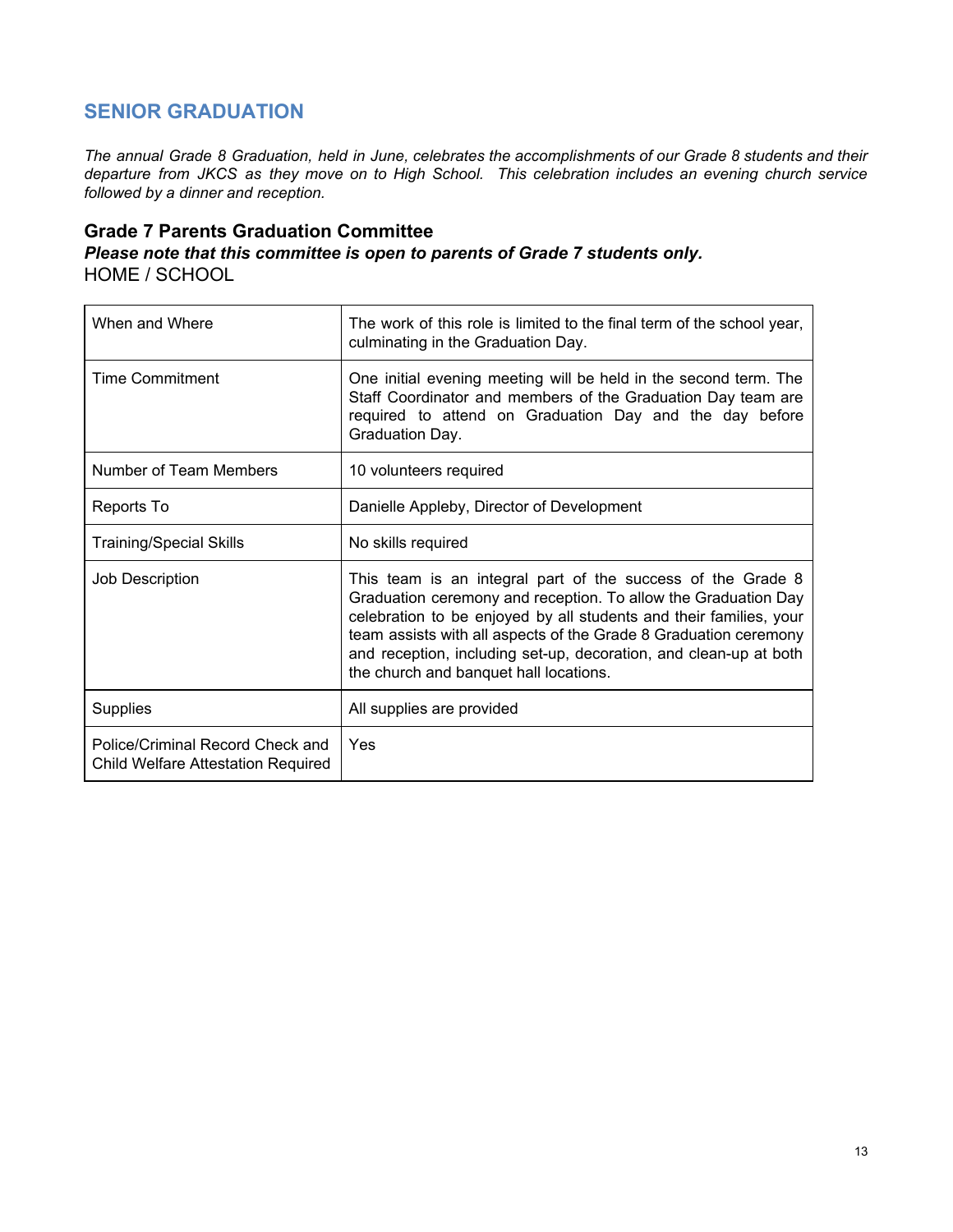## <span id="page-14-0"></span>**Grade 8 – Graduation Committee** *Please note that this committee is open to parents of Grade 8 students only.* HOME / SCHOOL

In the spirit of "graduating" and leadership, we have essentially graduated you from the GIFTS Program! We appreciate all that you have given to JKCS and the community over the years and hope that by contributing to the graduation festivities it will make your last year with us the most memorable year for you and your child. \*If you have a current role within the GIFTS program which you prefer to remain engaged in please let the Volunteer *Co-ordinators know.*

| When and Where                                                                | The work completed by this committee is based, primarily, on<br>decisions made by the committee during their regular meetings.                                                                                                                                                                                                                                                                                                                                    |
|-------------------------------------------------------------------------------|-------------------------------------------------------------------------------------------------------------------------------------------------------------------------------------------------------------------------------------------------------------------------------------------------------------------------------------------------------------------------------------------------------------------------------------------------------------------|
| <b>Time Commitment</b>                                                        | 3 MORNING meetings will be conducted in January, March, and<br>majority of communication is conducted via<br>Mav. The<br>email/conference calls once the initial vision for the ceremony is<br>finalized. A Google Doc will be used for the committee to track<br>their work and provide updates to the group.                                                                                                                                                    |
| Number of Team Members                                                        | 10-12 meetings                                                                                                                                                                                                                                                                                                                                                                                                                                                    |
| Reports To                                                                    | Office Administrator and Director of Development                                                                                                                                                                                                                                                                                                                                                                                                                  |
| <b>Training/Special Skills</b>                                                | No special skills are required, though the ability to lead a team<br>and event plan are assets for this role.                                                                                                                                                                                                                                                                                                                                                     |
| <b>Job Description</b>                                                        | You will work with a team of Grade 8 parents to plan and<br>coordinate the Grade 8 graduation ceremony and reception. You<br>will ensure all necessary steps are completed for the sourcing and<br>purchasing of all decorations for the church and banquet hall,<br>source and liaise with the photographer and videographer,<br>compile and sort forms for all students and guests, and work side<br>by side with the Grade 8 Graduation Staff Representatives. |
| <b>Supplies</b>                                                               | All supplies will be provided. Should you be required to purchase<br>any supplies, all expenses will be reimbursed upon presentation<br>of receipts, invoices and/or proof of purchase.                                                                                                                                                                                                                                                                           |
| Police/Criminal Record Check and<br><b>Child Welfare Attestation Required</b> | No                                                                                                                                                                                                                                                                                                                                                                                                                                                                |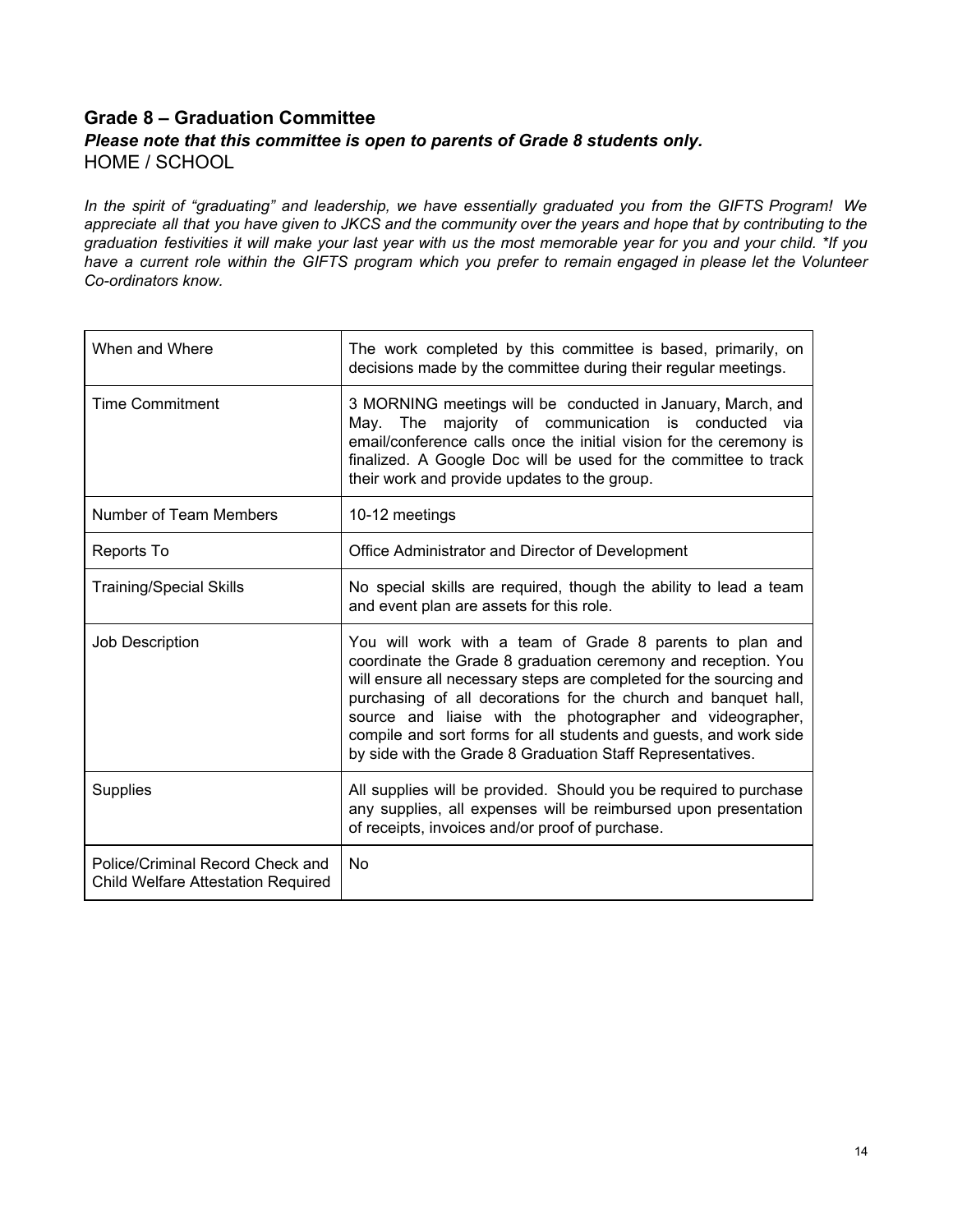# <span id="page-15-0"></span>**BOARD OF DIRECTORS**

### <span id="page-15-1"></span>**OVERVIEW**

These positions are filled from amongst the JKCS membership and elected each year at the Annual Membership Meeting. Board members sit for a three-year term, unless they step down or are removed earlier in accordance with the JKCS Bylaws. The Board consists of nine members. All Board members must be 18 years of age or *older, and not currently involved in a personal bankruptcy under Ontario law.*

All Board members are required to sit on adjacent committees to fulfill their volunteer obligations as outlined by *the GIFTS program.*

#### <span id="page-15-2"></span>**CHAIR**

- The President shall call and preside at all meetings using accepted parliamentary procedure.
- You will prepare agendas for Board and General meetings and ensure distribution.
- Are a signing officer for the corporation; can be required to bind the corporation.
- The President is the primary spokesperson for the organization as well as the liaison to the Principal.
- You are responsible for ensuring that the Board of Directors and its members: are aware of and fulfill their governance responsibilities as well as conduct board business effectively and efficiently.
- Along with your fellow Board members, you are responsible for managing the strategic development of JKCS while adhering to the bylaws and mission statement, ensuring the needs of the membership are met.

### <span id="page-15-3"></span>**VICE-CHAIR**

- In the absence of the President, the Vice president shall call and preside at all meetings, prepare agendas, act as spokesperson etc.
- The Vice President will assist the President in the performance of their duties and act as Chairperson of certain committees as designated by the President.
- Willingness to serve on at least one committee, as deemed timely or appropriate by the newly elected Board.
- Knowledge and skills in one or more areas of Board governance: policy, finance, programs and personnel would be an asset to this position.

#### <span id="page-15-4"></span>**SECRETARY**

- The Secretary is responsible for ensuring that accurate and sufficient documentation exists to meet legal requirements.
- You will record minutes of meetings, ensure their accuracy, and availability, propose policies and files in Policy Manual and remind Board members of various reports and their reporting deadlines.
- Requirements of minutes may vary with the jurisdiction but should include at a minimum:
	- o date, time, location of meeting
		- o list of those present and absent
		- o list of items discussed
		- o list of reports presented
		- o text of motions presented and description of their disposition.
- Your overall role is to ensure good communication among the Board and the Membership on behalf of the Board.
- The Secretary will prepare the Annual Board calendar.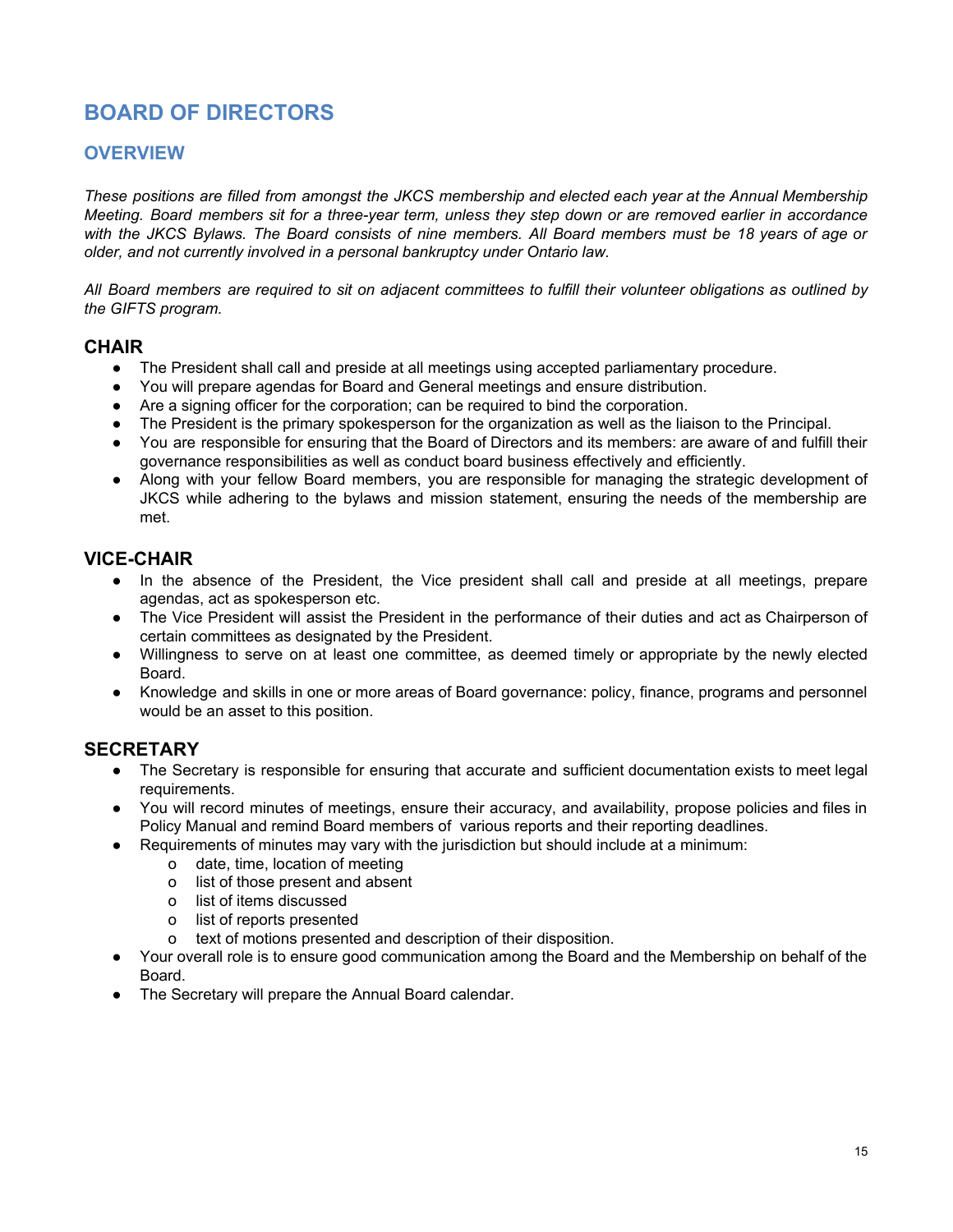## <span id="page-16-0"></span>**TREASURER**

- This position is one of the most demanding positions on the board as far as time goes.
- The Treasurer is required to attend all board meetings (1 per month), all finance meetings, attend and present financial information at membership meetings.
- The Treasurer is a member of the Finance Committee and may or may not act as the chair of this committee.
- It is not mandatory but strongly recommended that the person taking this position has an accounting background as they are ultimately responsible for the full financial operations of the school as in accordance with 5.05 of the by-laws.
- A good majority of the actual day to day working for this position is completed by the Financial Administrator who answers directly to the Treasurer. Thus making it even more important to have the financial background to be able to quickly and effectively oversee this position.
- Manage, with the finance committee, the board's review of and action related to the board's financial responsibilities

## <span id="page-16-1"></span>**BUILDING & MAINTENANCE REPRESENTATIVE**

- Ensure the JKCS school facility is maintained according to generally accepted standards regarding frequency and quality of work.
- The Building & Maintenance Committee on which the Representative sits, reports significant activity directly to the Board
- Where maintenance and improvement expenses are deemed to be material by the Committee, the Committee must first receive approval from the Board before they proceed.
- Work with the JKCS Facility Director in identifying maintenance issues and areas where facility repairs and improvements are necessary.
- Review and maintain the janitorial contract as well as other service contracts, including Snow Plowing, Grass Maintenance, Garbage Service, HVAC Maintenance, Security Services, and other contracts as they arise.

### <span id="page-16-2"></span>**IT REPRESENTATIVE**

- This Board position oversees the planning and executing of IT
- The IT Representative is required to be a Member of the IT Committee.
- This position reports directly to the Board on any activity with regards to the IT curriculum as well as the equipment belonging to JKCS.
- Frequently on call to staff and outside vendors in the absence of the Administrator.

### <span id="page-16-3"></span>**CONTRACT PARTNERSHIP REPRESENTATIVE**

- The CPC Representative reports monthly to the Board on activity or changes involving various JKCS contracts; including, but not limited to, staff and personnel contracts and teacher pension issues.
- The CPC Committee on which the Representative sits reports to the Board on the annual contract procedure and assists the Board in the development of staff related policies. They ensure that staff contracts are managed in accordance with the chart.
- <span id="page-16-4"></span>● Advisement of annual salary increases is also a requirement of this role.